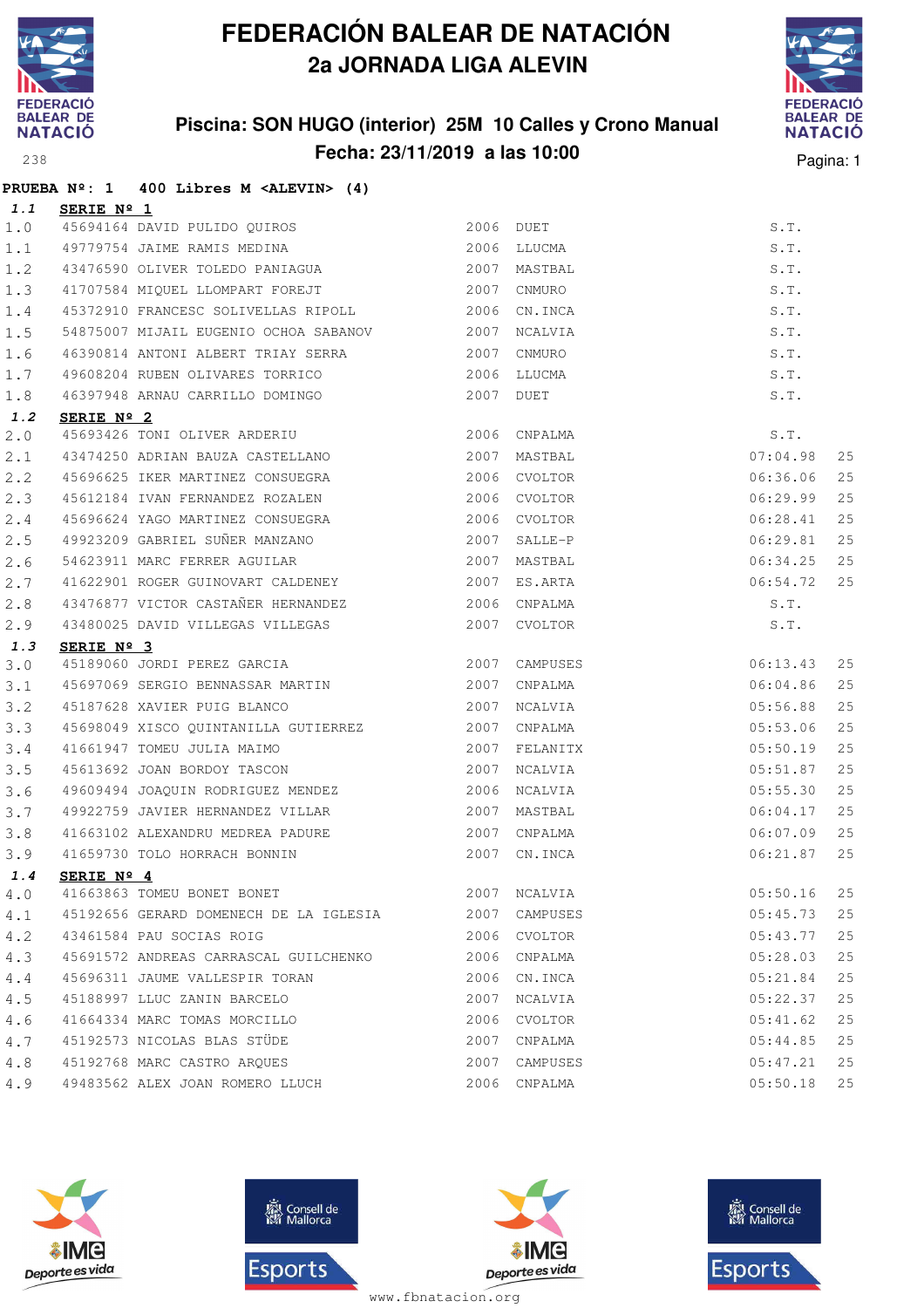

**PRUEBA Nº: 1 400 Libres M <ALEVIN> (4)**

# **FEDERACIÓN BALEAR DE NATACIÓN 2a JORNADA LIGA ALEVIN**

## **Piscina: SON HUGO (interior) 25M 10 Calles y Crono Manual Fecha: 23/11/2019 a las 10:00** Pagina: 2



| 1.5   | SERIE Nº 5          |                                                                                                       |      |               |          |    |
|-------|---------------------|-------------------------------------------------------------------------------------------------------|------|---------------|----------|----|
| $5.0$ |                     | 45610144 JOAN MIQUEL NIETO CALDENTEY 2006 CNPALMA                                                     |      |               | 05:20.43 | 25 |
| 5.1   |                     | 2006 NCALVIA<br>45693046 CIRO ASCANIO SAIZ                                                            |      |               | 05:04.64 | 25 |
| $5.2$ |                     | 45693738 JAUME PONS SANTAMARIA 6 2006 CNMURO                                                          |      |               | 04:56.21 | 25 |
| 5.3   |                     |                                                                                                       |      |               | 04:51.12 | 25 |
| 5.4   |                     | 41664005 JUAN GARCIA VIVES (2006 SALLE-P)<br>49927148 VICTOR POLO CAPO (2006 CAMPUSES (2006 CAMPUSES) |      |               | 04:26.08 | 50 |
| 5.5   |                     | 43473869 JAVIER LOPEZ GUILLEN 2006 CN.INCA                                                            |      |               | 04:33.26 | 50 |
| 5.6   |                     | 46392195 MIGUEL ANGEL SUÑER AMENGUAL 62006 CNPALMA                                                    |      |               | 04:54.09 | 25 |
| 5.7   |                     |                                                                                                       |      | 2006 CNPALMA  | 05:01.46 | 25 |
| $5.8$ |                     |                                                                                                       |      |               | 05:15.59 | 25 |
| 5.9   |                     | 45696312 POL VALLESPIR TORAN 2007 CN.INCA                                                             |      |               | 05:21.11 | 25 |
|       |                     | PRUEBA $N^{\circ}$ : 2 400 Libres F <alevin> (28)</alevin>                                            |      |               |          |    |
| 2.1   | SERIE Nº 6          |                                                                                                       |      |               |          |    |
| 6.0   |                     | 49919717 ERIKA HERREROS LOPEZ 2007 SALLE-P                                                            |      |               | S.T.     |    |
| 6.1   |                     |                                                                                                       |      |               | S.T.     |    |
| 6.2   |                     |                                                                                                       |      | SALLE-P       | S.T.     |    |
| 6.3   |                     | 41619974 LUCIA CASCALES JIMENEZ                                                                       |      | 2007 FELANITX | S.T.     |    |
| 6.4   |                     | 41623213 PAULA VIZUETA FERNANDEZ 2007 ES.ARTA                                                         |      |               | S.T.     |    |
| 6.5   |                     | 46392122 SANDRA CASTELL CORTES 2007 MASTBAL                                                           |      |               | S.T.     |    |
| 6.6   |                     | 45184092 VALERY LISBETH FUENTES HERNANDEZ 2008 DUET                                                   |      |               | S.T.     |    |
| 6.7   |                     | 45614939 MARIA ANTONIA FEMENIA CRESPI 2008 SALLE-P                                                    |      |               | S.T.     |    |
| 6.8   |                     | 49771820 CARMEN ESTARELLAS MALBERTI 2008 SALLE-P                                                      |      |               | S.T.     |    |
| 2.2   | SERIE Nº 7          |                                                                                                       |      |               |          |    |
| 7.0   |                     | 41693712 ESPERANÇA NADAL NICOLAU (2008 ES.ARTA                                                        |      |               | S.T.     |    |
| 7.1   |                     | 46392188 NEREA CASTILLO LOPEZ 2008 NCALVIA                                                            |      |               | S.T.     |    |
| 7.2   |                     | 45611917 MARTA LLIZO ARROM<br>43479816 LUCIA MARTIN GINARD                                            |      | 2007 CN.INCA  | S.T.     |    |
| 7.3   |                     |                                                                                                       |      | 2007 CVOLTOR  | S.T.     |    |
| 7.4   |                     |                                                                                                       |      | 07:23.26      |          | 25 |
| 7.5   |                     | 45691876 SARA PARRA POMAR 2008 CNPALMA                                                                |      |               | 07:34.83 | 25 |
| 7.6   |                     | 45370765 AINA FERNANDEZ BERTH                                                                         |      | 2008 CVOLTOR  | S.T.     |    |
| 7.7   |                     | 54628760 ANDREA NAOMY PAREJA BLASCO 2008 CN.INCA                                                      |      |               | S.T.     |    |
| 7.8   |                     | 45187652 NATIVIDAD GRIMALT LOPEZ 6000 2008 NCALVIA                                                    |      |               | S.T.     |    |
| 2.3   | SERIE $N^{\circ}$ 8 |                                                                                                       |      |               |          |    |
|       |                     |                                                                                                       |      | $06:58.46$ 25 |          |    |
| 8.1   |                     | 46394333 LUCIA VILAFRANCA MOYA                                                                        |      | 2007 NCALVIA  | 06:52.37 | 25 |
| 8.2   |                     | 41621226 JULIA FERRANDO CANTO                                                                         | 2008 | ES.ARTA       | 06:39.42 | 25 |
| 8.3   |                     | 46388016 CARME THOMAS TABERNER                                                                        | 2008 | CNPALMA       | 06:29.01 | 25 |
| $8.4$ |                     | 41622262 INES GUAL CASTELLO                                                                           | 2007 | CNMURO        | 06:26.40 | 25 |
| 8.5   |                     | 41621291 ABRIL TOLEDO MONTAÑES                                                                        | 2008 | FELANITX      | 06:27.96 | 25 |
| 8.6   |                     | 45187771 LAURA RAMOS MAYOL                                                                            | 2007 | CAMPUSES      | 06:33.19 | 25 |
| 8.7   |                     | 45189395 LARA VELASCO POTEKHINA                                                                       | 2008 | SALLE-P       | 06:50.39 | 25 |
| 8.8   |                     | 45371085 MARIA GRACIA OLIVER                                                                          |      | 2008 CNPALMA  | 06:54.69 | 25 |
| 8.9   |                     | 43467476 JULIA COLINO ALONSO                                                                          | 2007 | MASTBAL       | 07:07.87 | 25 |







**感** Consell de Esports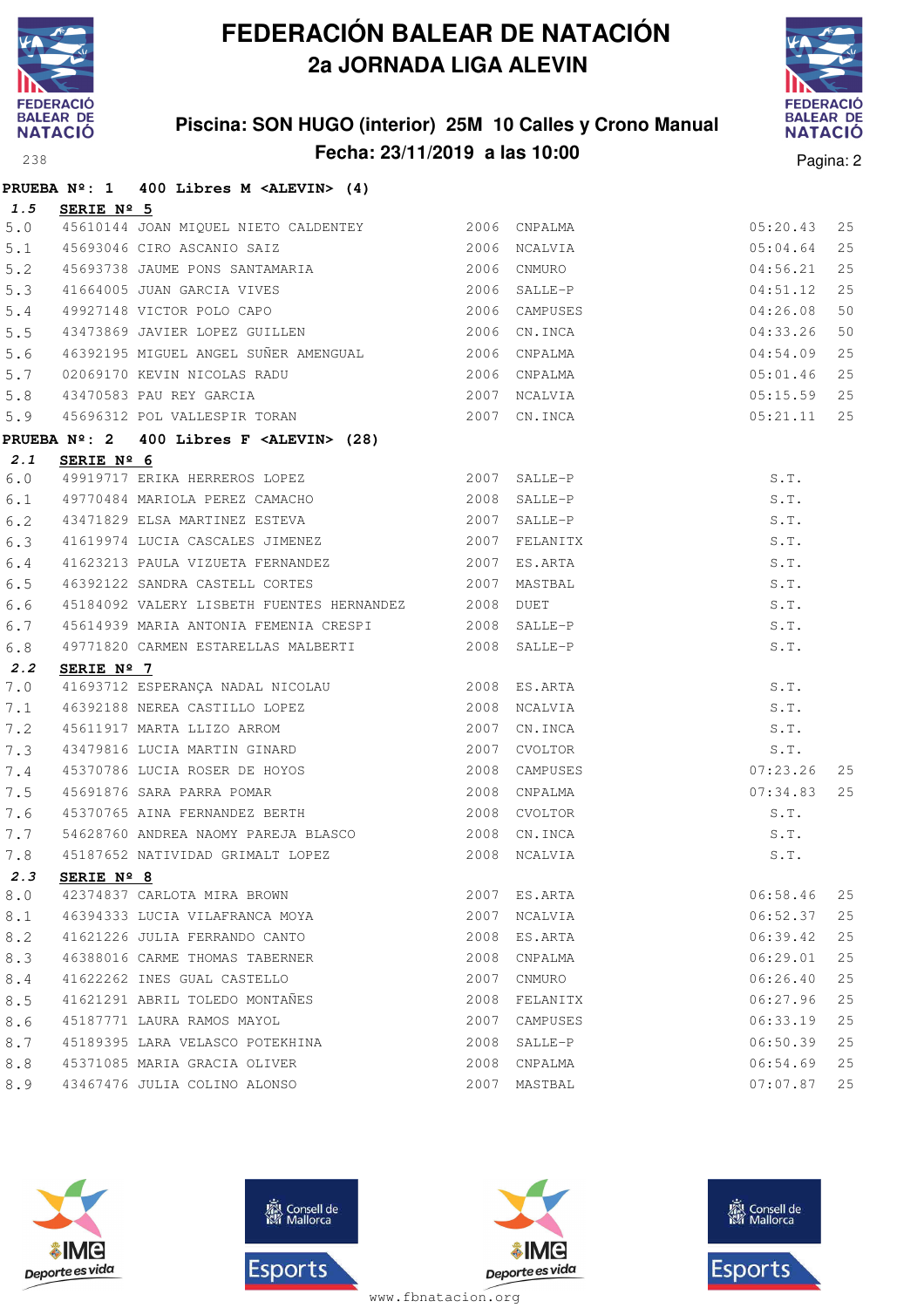

**PRUEBA Nº: 2 400 Libres F <ALEVIN> (28)**

## **FEDERACIÓN BALEAR DE NATACIÓN 2a JORNADA LIGA ALEVIN**

### **Piscina: SON HUGO (interior) 25M 10 Calles y Crono Manual Fecha: 23/11/2019 a las 10:00** Pagina: 3



| 2.4  | SERIE Nº 9                                                                                                                                                                                                                                              |      |                |          |    |
|------|---------------------------------------------------------------------------------------------------------------------------------------------------------------------------------------------------------------------------------------------------------|------|----------------|----------|----|
| 9.0  |                                                                                                                                                                                                                                                         |      | 2008 CNPALMA   | 06:21.78 | 25 |
| 9.1  |                                                                                                                                                                                                                                                         |      | 2008 NCALVIA   | 06:18.82 | 25 |
| 9.2  | 3ERIE Nº 9<br>45614994 AINA ABAD NUÑEZ<br>49866753 ERIKA VERA CAPELLA<br>49770993 ERIKA BAYON BUENO                                                                                                                                                     |      | 2008 CVOLTOR   | 06:10.27 | 25 |
| 9.3  | 41662209 CELIA ROSSELLO BRUGAROLAS                                                                                                                                                                                                                      | 2008 | CNPALMA        | 06:05.10 | 25 |
| 9.4  |                                                                                                                                                                                                                                                         |      | 2008 CNPALMA   | 06:02.25 | 25 |
| 9.5  | 45184949 CLAUDIA FRANCO ROSSELLO<br>45189182 LUNA SANCHEZ DIAZ<br>45371945 LAURA TITOS IBAÑEZ                                                                                                                                                           |      | 2008 SALLE-P   | 06:02.44 | 25 |
| 9.6  |                                                                                                                                                                                                                                                         | 2008 | MASTBAL        | 06:08.87 | 25 |
| 9.7  |                                                                                                                                                                                                                                                         | 2007 | CVOLTOR        | 06:17.76 | 25 |
| 9.8  |                                                                                                                                                                                                                                                         |      | 2008 MASTBAL   | 06:20.90 | 25 |
| 9.9  | 45185729 MIREIA VANRELL MENENDEZ                                                                                                                                                                                                                        |      | 2007 CNPALMA   | 06:24.30 | 25 |
| 2.5  | SERIE Nº 10                                                                                                                                                                                                                                             |      |                |          |    |
| 10.0 | 41622239 MARINA DIAZ PERELLO 2007 FELANITX                                                                                                                                                                                                              |      |                | 05:59.52 | 25 |
| 10.1 | 45697326 AINA GONZALEZ CAPLLONCH                                                                                                                                                                                                                        |      | 2007 SALLE-P   | 05:58.64 | 25 |
| 10.2 | 41618710 PAULA E. REHKUGLER TOLEDO                                                                                                                                                                                                                      |      | 2007 FELANITX  | 05:54.34 | 25 |
| 10.3 | 41664006 MARIA BELEN GARCÍA VIVES                                                                                                                                                                                                                       |      | 2007 SALLE-P   | 05:52.53 | 25 |
| 10.4 | 45614991 ELISABETH ABAD NUÑEZ                                                                                                                                                                                                                           | 2008 | CNPALMA        | 05:50.53 | 25 |
| 10.5 | 45187558 LUCIA ZUBIRI OLIVERA<br>45185139 LUCIA FUSTER BAENA                                                                                                                                                                                            | 2007 | SALLE-P        | 05:56.05 | 50 |
| 10.6 |                                                                                                                                                                                                                                                         | 2008 | CNPALMA        | 05:53.28 | 25 |
| 10.7 | 43477809 ADRIANA GATTI TASCON<br>43481556 AINA TOMAS TOMAS<br>45614889 MARIA REINA MORENO                                                                                                                                                               | 2007 | <b>NCALVIA</b> | 05:58.16 | 25 |
| 10.8 |                                                                                                                                                                                                                                                         | 2008 | CAMPUSES       | 05:58.66 | 25 |
| 10.9 |                                                                                                                                                                                                                                                         |      | 2007 SALLE-P   | 06:00.84 | 25 |
| 2.6  | SERIE Nº 11                                                                                                                                                                                                                                             |      |                |          |    |
| 11.0 |                                                                                                                                                                                                                                                         |      |                | 05:45.65 | 25 |
| 11.1 | 45697330 MARIA DE LLUCH GONZALEZ CAPLLONCH 2007                                                                                                                                                                                                         |      | SALLE-P        | 05:49.18 | 50 |
| 11.2 | 04346877 ELLA VERMEER<br>08827327 ANNA GENOVA RADEVA                                                                                                                                                                                                    | 2008 | NCALVIA        | 05:38.84 | 25 |
| 11.3 |                                                                                                                                                                                                                                                         | 2007 | CNPALMA        | 05:35.90 | 25 |
| 11.4 |                                                                                                                                                                                                                                                         | 2007 | CNPALMA        | 05:32.73 | 25 |
| 11.5 | 43473466 CLAUDIA GELABERT RUBIO<br>41692085 ARIADNA REUS SANS                                                                                                                                                                                           | 2007 | CN.INCA        | 05:34.99 | 25 |
| 11.6 | 41659557 MARGALIDA CERDA MANRESA                                                                                                                                                                                                                        | 2007 | FELANITX       | 05:37.12 | 25 |
| 11.7 | ere en de la provincia de la provincia de la provincia de la provincia de la provincia de la provincia de la p<br>En 1930, en 1930, en 1930, en 1930, en 1930, en 1930, en 1930, en 1930, en 1930, en 1930, en 1930, en 1930, en<br>09690446 LUNA CHIMA |      | 2007 CAMPUSES  | 05:42.64 | 25 |
| 11.8 |                                                                                                                                                                                                                                                         |      |                | 05:44.72 | 25 |
| 11.9 | 45193097 JOANA MARIA SIERRA RIERA                                                                                                                                                                                                                       |      | 2008 CAMPUSES  | 05:48.48 | 25 |
|      | 2.7 SERIE Nº 12                                                                                                                                                                                                                                         |      |                |          |    |
| 12.0 | 45193826 Mª VICTORIA CAÑADILLAS SMOLOVA 2008 CNPALMA                                                                                                                                                                                                    |      |                | 05:21.07 | 25 |
| 12.1 | 49925383 MARTA SANDIN POLO                                                                                                                                                                                                                              |      | 2007 SALLE-P   | 05:17.59 | 25 |
| 12.2 | 43479539 PATRICIA TORVISO QUIROZ                                                                                                                                                                                                                        |      | 2007 CN.INCA   | 05:07.67 | 50 |
| 12.3 | 43479700 AGNES MAYOL SERRA                                                                                                                                                                                                                              | 2007 | SALLE-P        | 04:54.68 | 50 |
| 12.4 | 43475079 SARAH HOLGADO BARAHONA                                                                                                                                                                                                                         | 2007 | CNPALMA        | 04:37.28 | 25 |
| 12.5 | 01579553 ESTELLA LLUM TONRATH                                                                                                                                                                                                                           | 2007 | CAMPUSES       | 04:46.07 | 50 |
| 12.6 | 43467319 MAR VELASCO ROCHON                                                                                                                                                                                                                             | 2007 | CAMPUSES       | 04:58.34 | 50 |
|      |                                                                                                                                                                                                                                                         |      | 2007 FELANITX  |          | 25 |
| 12.7 | 41709410 MARTA JULIA MARTORELL                                                                                                                                                                                                                          |      |                | 05:10.08 |    |
| 12.8 | 49481148 EMMA FRAGA MORRONDO                                                                                                                                                                                                                            |      | 2007 SALLE-P   | 05:19.30 | 25 |







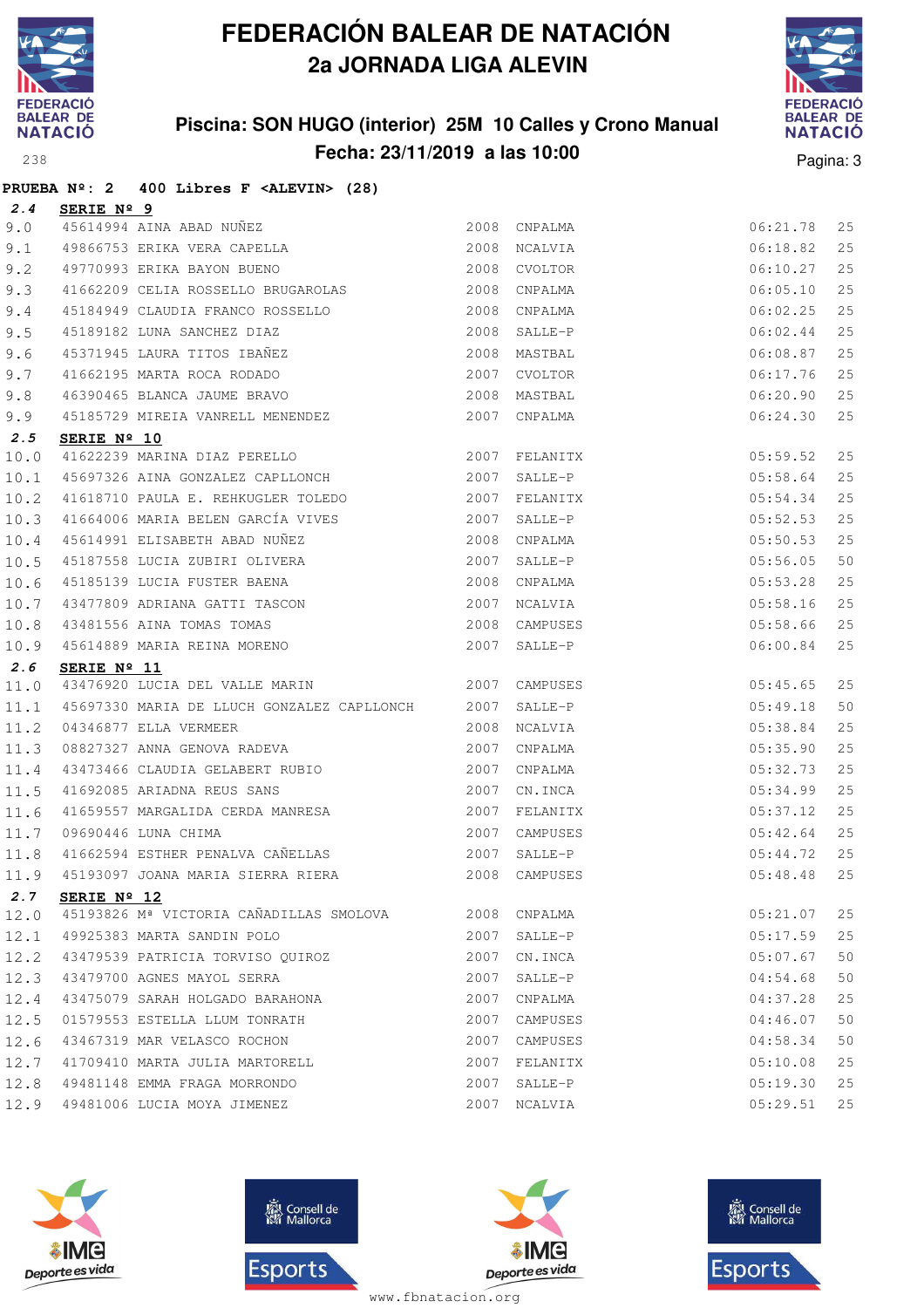

## **Piscina: SON HUGO (interior) 25M 10 Calles y Crono Manual Fecha: 23/11/2019 a las 10:00** Pagina: 4



|             |                      | PRUEBA Nº: 3 100 Mariposa M <alevin> (8)</alevin>                                                                                                      |              |               |               |      |
|-------------|----------------------|--------------------------------------------------------------------------------------------------------------------------------------------------------|--------------|---------------|---------------|------|
| 3.1         | SERIE Nº 13          |                                                                                                                                                        |              |               |               |      |
|             |                      | 13.2 49923209 GABRIEL SUÑER MANZANO 2007 SALLE-P                                                                                                       |              |               | S.T.          |      |
|             |                      | 13.3 54623911 MARC FERRER AGUILAR 2007 MASTBAL                                                                                                         |              |               | S.T.          |      |
|             |                      | 13.4 45693738 JAUME PONS SANTAMARIA 2006 CNMURO                                                                                                        |              |               | S.T.          |      |
| 13.5        |                      |                                                                                                                                                        |              |               | S.T.          |      |
|             |                      | 2007 FELANITX<br>13.6 41661947 TOMEU JULIA MAIMO                                                                                                       |              |               | S.T.          |      |
| 3.2         | SERIE $N^{\circ}$ 14 |                                                                                                                                                        |              |               |               |      |
| 14.2        |                      | 45693426 TONI OLIVER ARDERIU <a>&gt;</a> 2006 2006 CNPALMA                                                                                             |              |               | S.T.          |      |
|             |                      | 14.3 41622901 ROGER GUINOVART CALDENEY 2007 ES.ARTA                                                                                                    |              |               | 01:56.44      | 25   |
|             |                      | 14.4 43480025 DAVID VILLEGAS VILLEGAS 2007 CVOLTOR<br>14.5 41659730 TOLO HORRACH BONNIN 2007 CN.INCA                                                   |              |               | 01:51.04      | 25   |
|             |                      |                                                                                                                                                        |              |               | 01:56.10      | 25   |
|             |                      | 11.5<br>14.6 43476877 VICTOR CASTAÑER HERNANDEZ 2006 CNPALMA<br>14.7 41663863 TOMEU BONET BONET 2007 NCALVIA                                           |              |               | S.T.          |      |
|             |                      |                                                                                                                                                        |              |               | S.T.          |      |
| 3.3         | SERIE Nº 15          |                                                                                                                                                        |              |               |               |      |
| 15.0        |                      | 43474250 ADRIAN BAUZA CASTELLANO 2007 MASTBAL                                                                                                          |              | 01:45.68      |               | 25   |
| 15.1        |                      | 45697069 SERGIO BENNASSAR MARTIN 2007 CNPALMA                                                                                                          |              |               | 01:37.13      | 25   |
|             |                      |                                                                                                                                                        |              |               | 01:34.31      | 25   |
|             |                      | 15.2 45192573 NICOLAS BLAS STÜDE 2007 CNPALMA<br>15.3 45192768 MARC CASTRO ARQUES 2007 CAMPUSES<br>15.4 43461584 PAU SOCIAS ROIG 2006 CVOLTOR          |              |               | 01:33.41      | 25   |
|             |                      |                                                                                                                                                        |              |               | 01:32.78      | 25   |
| 15.5        |                      | 45612184 IVAN FERNANDEZ ROZALEN 2006 CVOLTOR                                                                                                           |              |               | 01:34.69      | 50   |
| 15.6        |                      | 45187628 XAVIER PUIG BLANCO 2007                                                                                                                       |              | NCALVIA       | 01:33.53      | 25   |
|             |                      | 15.7 45610144 JOAN MIQUEL NIETO CALDENTEY 2006 CNPALMA                                                                                                 |              |               | 01:35.00      | 25   |
| 15.8        |                      | 45189060 JORDI PEREZ GARCIA<br>45613603 JORDI PEREZ GARCIA (2007 CAMPUSES)                                                                             |              |               | 01:41.43      | 25   |
|             |                      | 15.9 45613692 JOAN BORDOY TASCON 2007                                                                                                                  |              | NCALVIA       | 01:50.34      | 25   |
| 3.4<br>16.0 | SERIE Nº 16          | 49922759 JAVIER HERNANDEZ VILLAR 2007 MASTBAL                                                                                                          |              |               | 01:31.66      | 25   |
| 16.1        |                      | 45192656 GERARD DOMENECH DE LA IGLESIA 2007 CAMPUSES                                                                                                   |              |               | 01:31.02      | 25   |
| 16.2        |                      | 41663102 ALEXANDRU MEDREA PADURE 2007                                                                                                                  |              | CNPALMA       | 01:24.85      | 25   |
|             |                      | 16.3 45696312 POL VALLESPIR TORAN 2007                                                                                                                 |              | CN.INCA       | 01:22.92      | 25   |
|             |                      | 16.4 45696624 YAGO MARTINEZ CONSUEGRA 2006 CVOLTOR                                                                                                     |              |               | 01:20.76      | 25   |
|             |                      | 16.5 45696311 JAUME VALLESPIR TORAN 2006 CN.INCA<br>16.6 45693046 CIRO ASCANIO SAIZ 2006 NCALVIA<br>16.7 45696625 IKER MARTINEZ CONSUEGRA 2006 CVOLTOR |              |               | 01:21.34      | 25   |
|             |                      |                                                                                                                                                        |              |               | 01:22.98      | 25   |
|             |                      |                                                                                                                                                        |              |               | $01:26.36$ 25 |      |
|             |                      | 16.8 45698049 XISCO QUINTANILLA GUTIERREZ 2007 CNPALMA                                                                                                 |              |               | 01:31.18      | 25   |
|             |                      | 16.9 41664334 MARC TOMAS MORCILLO                                                                                                                      |              | 2006 CVOLTOR  | 01:33.70      | 50   |
| 3.5         | SERIE $N^{\circ}$ 17 |                                                                                                                                                        |              |               |               |      |
|             |                      | 17.0 49483562 ALEX JOAN ROMERO LLUCH 2006 CNPALMA                                                                                                      |              |               | 01:15.71      | 25   |
| 17.1        |                      |                                                                                                                                                        |              |               | 01:13.17      | 25   |
| 17.2        |                      | 45691572 ANDREAS CARRASCAL GUILCHENKO 2006 CNPALMA                                                                                                     |              |               | 01:11.04      | 25   |
| 17.3        |                      | 49927148 VICTOR POLO CAPO                                                                                                                              |              | 2006 CAMPUSES | 01:08.88      | 50   |
| 17.4        |                      | 43473869 JAVIER LOPEZ GUILLEN                                                                                                                          |              | 2006 CN.INCA  | 01:02.57      | 25   |
| 17.5        |                      | 02069170 KEVIN NICOLAS RADU                                                                                                                            |              | 2006 CNPALMA  | 01:05.18      | $25$ |
|             |                      | 17.6 41664005 JUAN GARCIA VIVES                                                                                                                        |              | 2006 SALLE-P  | 01:09.70      | 25   |
|             |                      |                                                                                                                                                        |              |               | 01:12.88      | 25   |
|             |                      | 17.8 45188997 LLUC ZANIN BARCELO                                                                                                                       | 2007 NCALVIA |               | 01:14.17      | 25   |
|             |                      | 17.9 43470583 PAU REY GARCIA                                                                                                                           |              | 2007 NCALVIA  | 01:19.13      | 25   |
|             |                      |                                                                                                                                                        |              |               |               |      |







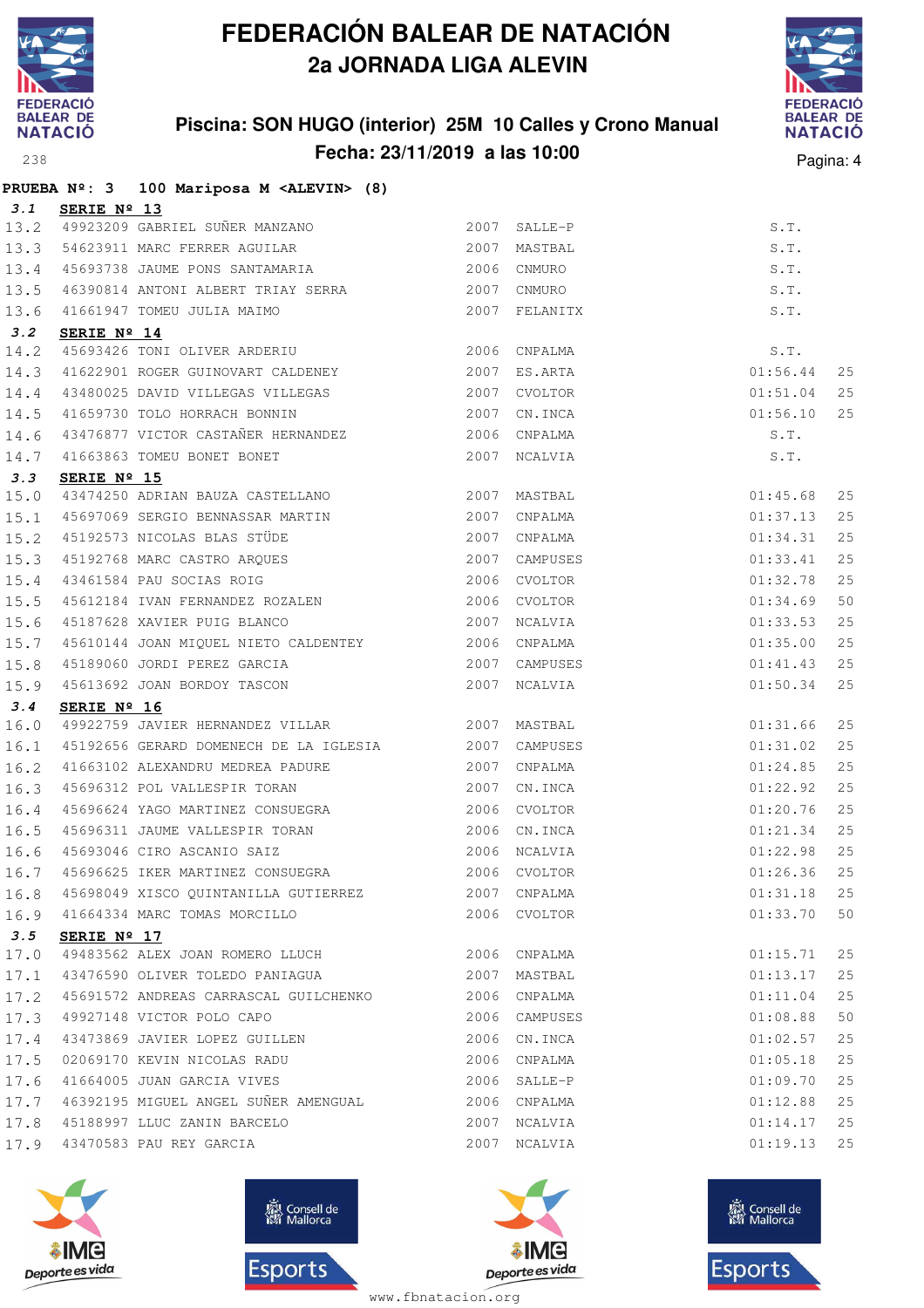

## **Piscina: SON HUGO (interior) 25M 10 Calles y Crono Manual Fecha: 23/11/2019 a las 10:00** Pagina: 5



|      |                      | PRUEBA Nº: 4 100 Mariposa F <alevin> (32)</alevin>                                                                                            |      |               |               |    |
|------|----------------------|-----------------------------------------------------------------------------------------------------------------------------------------------|------|---------------|---------------|----|
| 4.1  | <u>SERIE Nº 18</u>   |                                                                                                                                               |      |               |               |    |
|      |                      | 18.2 49919717 ERIKA HERREROS LOPEZ 2007 SALLE-P                                                                                               |      |               | S.T.          |    |
|      |                      | 18.3 49770484 MARIOLA PEREZ CAMACHO 6 2008 SALLE-P                                                                                            |      |               | S.T.          |    |
|      |                      | 18.4 45614939 MARIA ANTONIA FEMENIA CRESPI 2008 SALLE-P                                                                                       |      |               | S.T.          |    |
|      |                      | 18.5 49770483 SILVIA PEREZ CAMACHO 2008 SALLE-P                                                                                               |      |               | S.T.          |    |
|      |                      | 18.6 49771820 CARMEN ESTARELLAS MALBERTI 4000 2008 SALLE-P                                                                                    |      |               | S.T.          |    |
| 4.2  | SERIE Nº 19          |                                                                                                                                               |      |               |               |    |
|      |                      | 19.2 45189182 LUNA SANCHEZ DIAZ<br>19.3 43467476 JULIA COLINO ALONSO<br>19.4 41622262 INES GUAL CASTELLO                                      | 2008 | SALLE-P       | S.T.          |    |
|      |                      |                                                                                                                                               |      | 2007 MASTBAL  | S.T.          |    |
|      |                      |                                                                                                                                               |      | 2007 CNMURO   | S.T.          |    |
| 19.5 |                      | 46392122 SANDRA CASTELL CORTES                                                                                                                |      | 2007 MASTBAL  | S.T.          |    |
|      |                      | 19.6 43471829 ELSA MARTINEZ ESTEVA                                                                                                            |      | 2007 SALLE-P  | S.T.          |    |
|      |                      | 19.7 45189395 LARA VELASCO POTEKHINA                                                                                                          |      | 2008 SALLE-P  | S.T.          |    |
| 4.3  | SERIE Nº 20          |                                                                                                                                               |      |               |               |    |
| 20.0 |                      | 49484786 PAULA PIZA PATIÑO (2008) CVOLTOR                                                                                                     |      |               | S.T.          |    |
|      |                      | 20.1 43479816 LUCIA MARTIN GINARD 2007 CVOLTOR                                                                                                |      |               | S.T.          |    |
|      |                      | 20.2 46388680 INES MARIA MEGIAS RAMIS                                                                                                         |      | 2008 CNPALMA  | S.T.          |    |
|      |                      |                                                                                                                                               |      | 2007 CAMPUSES | 02:00.31      | 25 |
|      |                      | 20.3 45187771 LAURA RAMOS MAYOL 2007 CAMPUSES<br>20.4 45691876 SARA PARRA POMAR 2008 CNPALMA<br>20.5 46390465 BLANCA JAUME BRAVO 2008 MASTBAL |      |               | 01:56.80      | 25 |
|      |                      |                                                                                                                                               |      |               | 01:58.40      | 25 |
|      |                      | 20.6 41711682 GEMMA VALERA CASTELLANO 2007 CNPALMA                                                                                            |      |               | S.T.          |    |
|      |                      | 20.7 45185139 LUCIA FUSTER BAENA                                                                                                              |      | 2008 CNPALMA  | S.T.          |    |
|      |                      | 20.8 45370765 AINA FERNANDEZ BERTH 2008 CVOLTOR                                                                                               |      |               | S.T.          |    |
|      |                      | 20.9 54628760 ANDREA NAOMY PAREJA BLASCO                                                                                                      |      | 2008 CN.INCA  | S.T.          |    |
| 4.4  | SERIE Nº 21          |                                                                                                                                               |      |               |               |    |
| 21.0 |                      | 41621291 ABRIL TOLEDO MONTAÑES 6 2008 FELANITX                                                                                                |      |               | 01:51.78      | 25 |
| 21.1 |                      | 46388016 CARME THOMAS TABERNER                                                                                                                |      | 2008 CNPALMA  | 01:50.49      | 25 |
|      |                      |                                                                                                                                               |      | 2008 ES.ARTA  | 01:47.51      | 25 |
|      |                      |                                                                                                                                               |      | 2008 NCALVIA  | 01:43.50      | 25 |
|      |                      |                                                                                                                                               |      | 2008 CNPALMA  | 01:41.36      | 25 |
|      |                      | 21.2 41621226 JULIA FERRANDO CANTO<br>21.3 04346877 ELLA VERMEER<br>21.4 45614994 AINA ABAD NUÑEZ<br>21.5 43481556 AINA TOMAS TOMAS           |      | 2008 CAMPUSES | 01:42.53      | 25 |
|      |                      | 21.6 41662195 MARTA ROCA RODADO                                                                                                               |      | 2007 CVOLTOR  | 01:44.34      | 25 |
|      |                      | 21.7 45371085 MARIA GRACIA OLIVER 2008 CNPALMA                                                                                                |      |               | $01:48.59$ 25 |    |
|      |                      | 21.8 45370786 LUCIA ROSER DE HOYOS                                                                                                            |      | 2008 CAMPUSES | $01:51.11$ 25 |    |
|      |                      | 21.9 49866753 ERIKA VERA CAPELLA                                                                                                              |      | 2008 NCALVIA  | 01:53.98      | 25 |
| 4.5  | SERIE $N^{\circ}$ 22 |                                                                                                                                               |      |               |               |    |
|      |                      | 22.0 41662209 CELIA ROSSELLO BRUGAROLAS 2008 CNPALMA                                                                                          |      |               | 01:39.54      | 25 |
|      |                      | 22.1 43476920 LUCIA DEL VALLE MARIN 2007 CAMPUSES                                                                                             |      |               | 01:38.64      | 25 |
|      |                      | 22.2 45184949 CLAUDIA FRANCO ROSSELLO                                                                                                         |      | 2008 CNPALMA  | 01:38.37      | 25 |
|      |                      | 22.3 45697330 MARIA DE LLUCH GONZALEZ CAPLLONCH 2007 SALLE-P                                                                                  |      |               | 01:36.31      | 25 |
|      |                      | 22.4 49770993 ERIKA BAYON BUENO                                                                                                               |      | 2008 CVOLTOR  | 01:33.48      | 25 |
|      |                      | 22.5 09690446 LUNA CHIMA                                                                                                                      |      | 2007 CAMPUSES | 01:35.82      | 25 |
|      |                      | 22.6 49481006 LUCIA MOYA JIMENEZ                                                                                                              |      | 2007 NCALVIA  | 01:37.97      | 25 |
|      |                      | 22.7 41692085 ARIADNA REUS SANS                                                                                                               |      | 2007 CN.INCA  | 01:38.38      | 25 |
|      |                      | 22.8 45193097 JOANA MARIA SIERRA RIERA 2008 CAMPUSES                                                                                          |      |               | 01:38.78      | 25 |
| 22.9 |                      | 08827327 ANNA GENOVA RADEVA 2007 CNPALMA                                                                                                      |      |               | 01:40.61 25   |    |







**感** Consell de Esports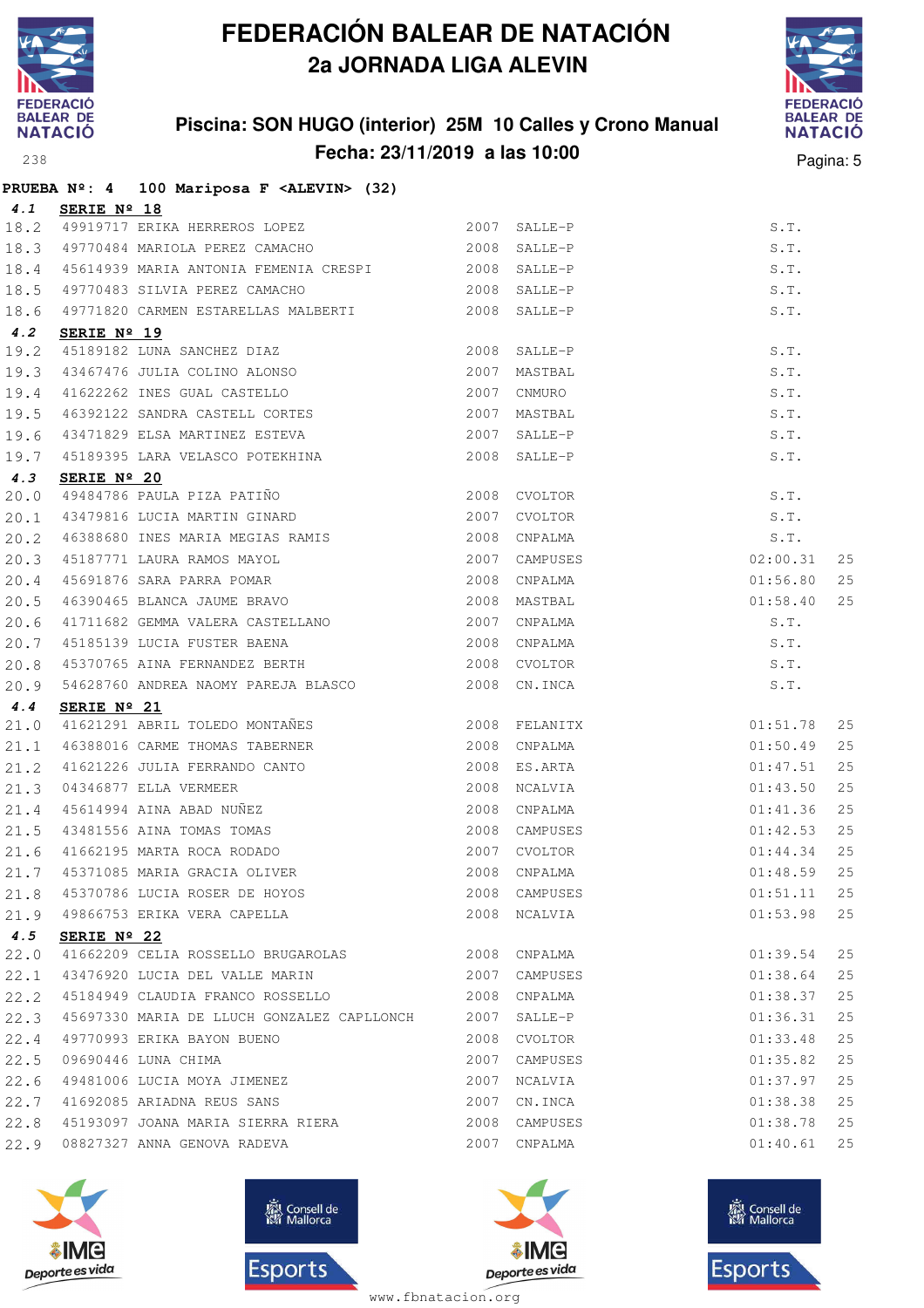

## **Piscina: SON HUGO (interior) 25M 10 Calles y Crono Manual Fecha: 23/11/2019 a las 10:00** Pagina: 6



|      |             | PRUEBA Nº: 4 100 Mariposa F <alevin> (32)</alevin>           |      |              |        |          |    |
|------|-------------|--------------------------------------------------------------|------|--------------|--------|----------|----|
| 4.6  | SERIE Nº 23 |                                                              |      |              |        |          |    |
| 23.0 |             | 45697326 AINA GONZALEZ CAPLLONCH                             |      | 2007 SALLE-P |        | 01:33.07 | 25 |
| 23.1 |             | 2007<br>45614889 MARIA REINA MORENO                          |      | SALLE-P      |        | 01:32.89 | 25 |
| 23.2 |             |                                                              |      | SALLE-P      |        | 01:29.42 | 25 |
| 23.3 |             |                                                              |      |              |        | 01:28.15 | 25 |
| 23.4 |             |                                                              |      |              |        | 01:27.29 | 25 |
| 23.5 |             | 43467319 MAR VELASCO ROCHON                                  | 2007 | CAMPUSES     |        | 01:27.90 | 25 |
| 23.6 |             | 41618710 PAULA E. REHKUGLER TOLEDO                           | 2007 | FELANITX     |        | 01:28.67 | 25 |
| 23.7 |             | 45185729 MIREIA VANRELL MENENDEZ                             | 2007 | CNPALMA      |        | 01:29.69 | 25 |
| 23.8 |             | 41622239 MARINA DIAZ PERELLO<br>2007 FELANITX                |      |              |        | 01:33.02 | 25 |
| 23.9 |             | 45193826 Mª VICTORIA CAÑADILLAS SMOLOVA 2008 CNPALMA         |      |              |        | 01:33.36 | 25 |
| 4.7  | SERIE Nº 24 |                                                              |      |              |        |          |    |
| 24.0 |             | 45187558 LUCIA ZUBIRI OLIVERA 2007                           |      | SALLE-P      |        | 01:23.87 | 25 |
| 24.1 |             | 43475079 SARAH HOLGADO BARAHONA                              |      | 2007 CNPALMA |        | 01:20.63 | 25 |
| 24.2 |             |                                                              |      |              |        | 01:19.16 | 25 |
| 24.3 |             | 43479700 AGNES MAYOL SERRA                                   | 2007 | $SALLE-P$    |        | 01:15.84 | 50 |
| 24.4 |             | 01579553 ESTELLA LLUM TONRATH                                | 2007 | CAMPUSES     |        | 01:09.94 | 25 |
| 24.5 |             | 41662594 ESTHER PENALVA CAÑELLAS                             | 2007 | $SALLE-P$    |        | 01:13.33 | 25 |
| 24.6 |             | 43473466 CLAUDIA GELABERT RUBIO                              | 2007 | CNPALMA      |        | 01:17.17 | 25 |
| 24.7 |             | 2007<br>49925383 MARTA SANDIN POLO                           |      | SALLE-P      |        | 01:20.14 | 25 |
|      |             | 24.8 43479539 PATRICIA TORVISO QUIROZ 2007 CN.INCA           |      |              |        | 01:21.99 | 25 |
|      |             | 24.9 45614991 ELISABETH ABAD NUÑEZ                           |      | 2008 CNPALMA |        | 01:24.20 | 25 |
|      |             | PRUEBA Nº: 5 4x100 Libres M <alevin> (22)</alevin>           |      |              |        |          |    |
| 5.1  | SERIE Nº 25 |                                                              |      |              |        |          |    |
| 25.1 | 00056       | CNPALMA ALEVIN <b></b>                                       |      | CNPALMA      | ALEVIN | S.T.     |    |
| 25.2 | 00883       | NCALVIA ALEVIN                                               |      | NCALVIA      | ALEVIN | S.T.     |    |
| 25.3 | 01268       | CAMPUSES ALEVIN                                              |      | CAMPUSES     | ALEVIN | S.T.     |    |
| 25.4 | 00056       | CNPALMA ALEVIN                                               |      | CNPALMA      | ALEVIN | S.T.     |    |
| 25.5 | 00877       | CVOLTOR ALEVIN                                               |      | CVOLTOR      | ALEVIN | S.T.     |    |
| 25.6 | 01243       | CN.INCA ALEVIN                                               |      | CN.INCA      | ALEVIN | S.T.     |    |
| 25.7 | 00761       | MASTBAL ALEVIN <a></a>                                       |      | MASTBAL      | ALEVIN | S.T.     |    |
|      |             | PRUEBA $N^{\circ}$ : 6 4x100 Libres F <alevin> (46)</alevin> |      |              |        |          |    |
|      |             | 6.1 SERIE Nº 26                                              |      |              |        |          |    |
| 26.2 | 00848       | SALLE-P ALEVIN <b></b>                                       |      | SALLE-P      | ALEVIN | S.T.     |    |
| 26.3 | 00848       | SALLE-P ALEVIN <a></a>                                       |      | SALLE-P      | ALEVIN | S.T.     |    |
| 26.4 | 01378       | FELANITX ALEVIN                                              |      | FELANITX     | ALEVIN | S.T.     |    |
| 26.5 | 00761       | MASTBAL ALEVIN <a></a>                                       |      | MASTBAL      | ALEVIN | S.T.     |    |
| 26.6 | 00056       | CNPALMA ALEVIN <b></b>                                       |      | CNPALMA      | ALEVIN | S.T.     |    |
| 26.7 | 00056       | CNPALMA ALEVIN <c></c>                                       |      | CNPALMA      | ALEVIN | S.T.     |    |